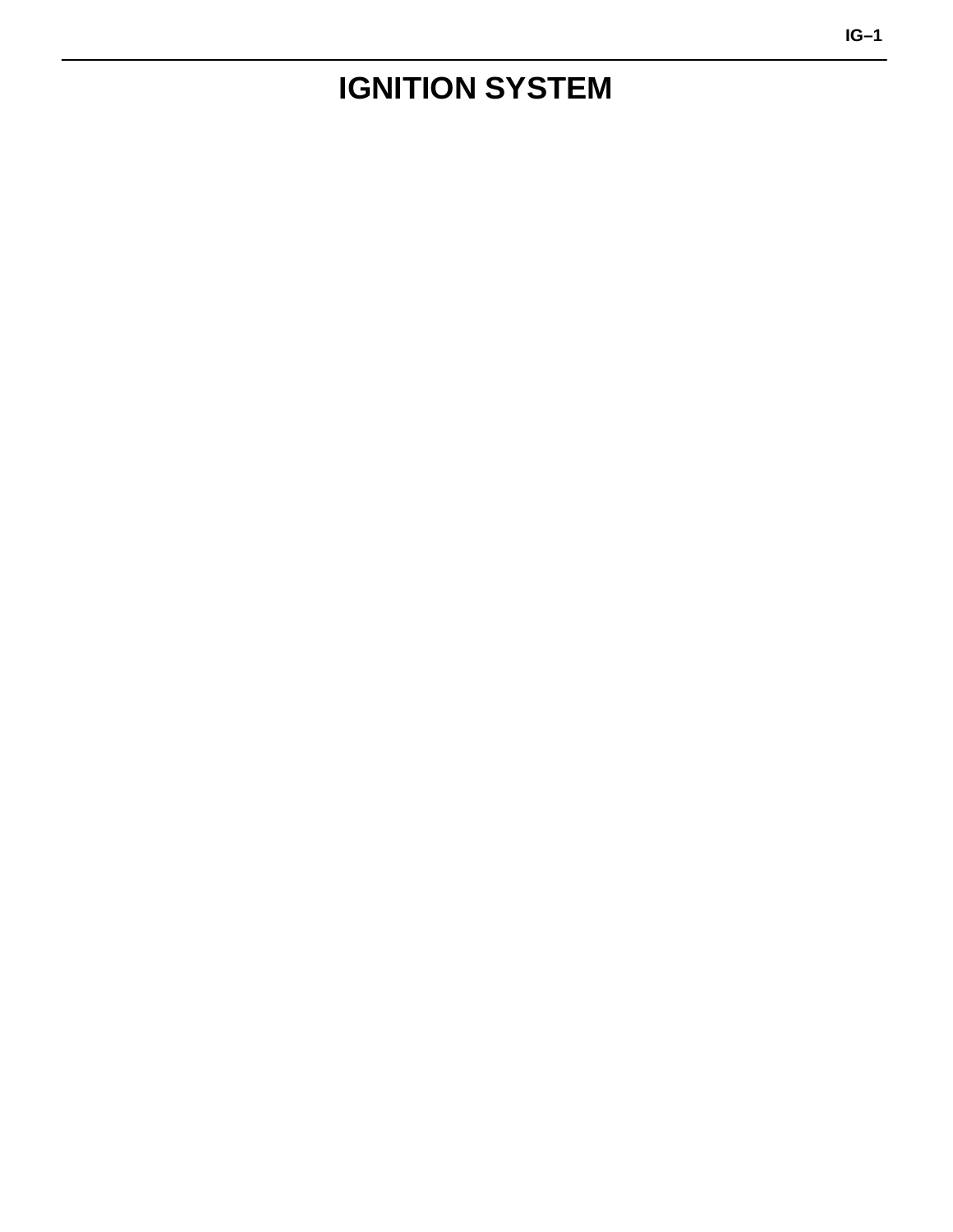

# **(2JZ–GE) PRECAUTION**

- **1. With a tachometer connected to the system, connect the tester probe of the tachometer to terminal IG of the DLC1.**
- **2. As some tachometers are not compatible with this ignition system, we recommend that you confirm the compatibility of your unit before use.**
- **3. Never allow the tachometer terminals to touch ground as it could result in damage to the igniter and/or ignition coil.**
- **4. Do not disconnect the battery while the engine is running.**
- **5. Check that the igniter is properly grounded to the body.**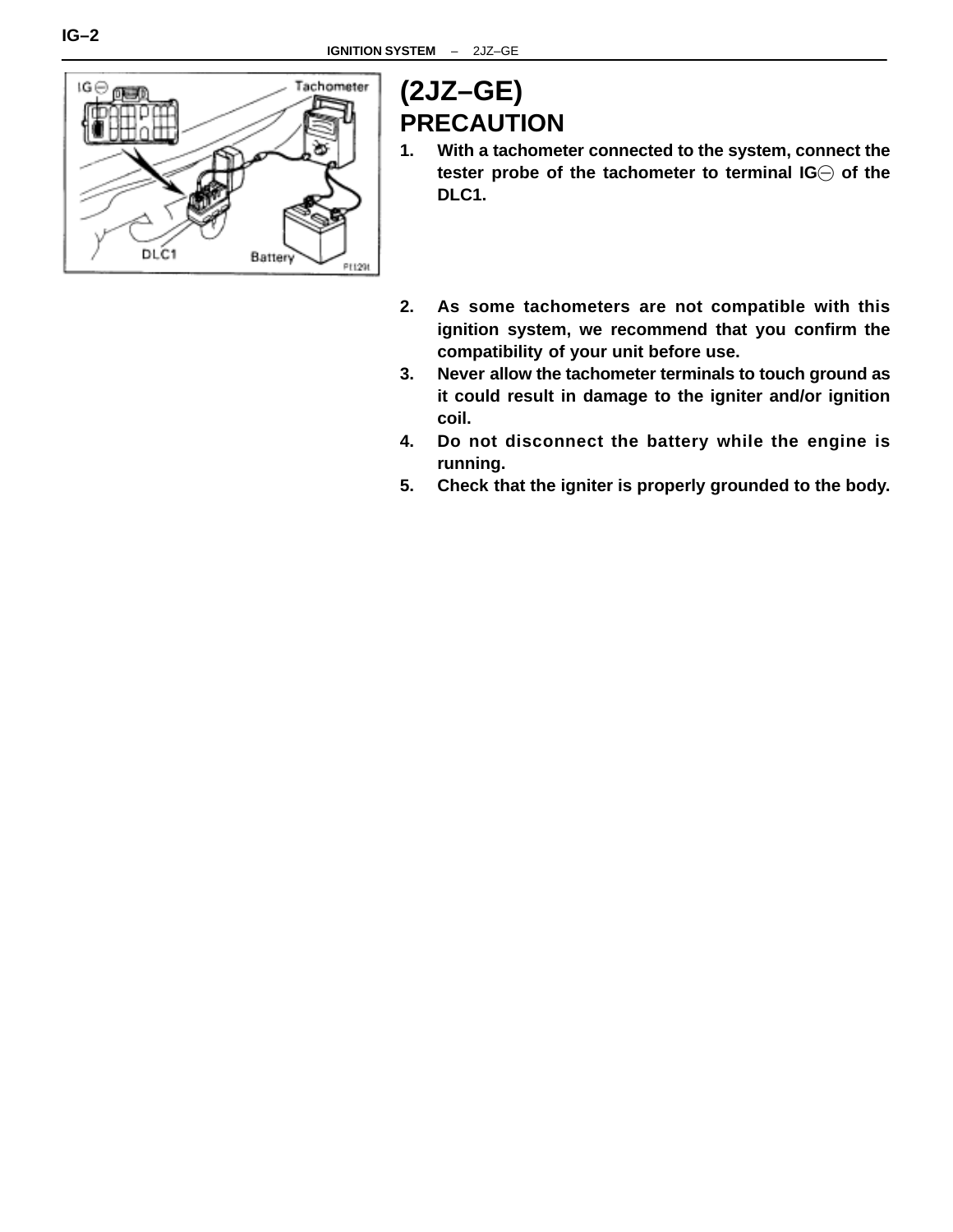# **PREPARATION SST (SPECIAL SERVICE TOOLS)**

| .             | 09240-00020 | Wire Gauge Set | <b>Distributor</b> |
|---------------|-------------|----------------|--------------------|
| ------------- |             |                | ---                |

# **RECOMMENDED TOOLS**

| 09082-00050<br><b>TOYOTA Electrical Tester Set</b> |  |
|----------------------------------------------------|--|
| 09200-00010 Engine Adjust Kit ◆                    |  |

# **EQUIPMENT**

| Megger insulation resistance meter | Spark plug |  |  |  |
|------------------------------------|------------|--|--|--|
| Spark plug cleaner                 |            |  |  |  |
| Thermometer                        |            |  |  |  |
| <b>COOLANT</b>                     |            |  |  |  |

| ltem                      |     | Capacity                                                | Classification       |  |
|---------------------------|-----|---------------------------------------------------------|----------------------|--|
| Engine coolant (W/Heater) | M/T | 7.3 liters $(7.7 \text{ US qts}, 6.4 \text{ Imp. qts})$ | Ethylene-glycol base |  |
|                           |     | $AYT$   8.3 liters (8.8 US qts, 7.3 lmp. qts)           |                      |  |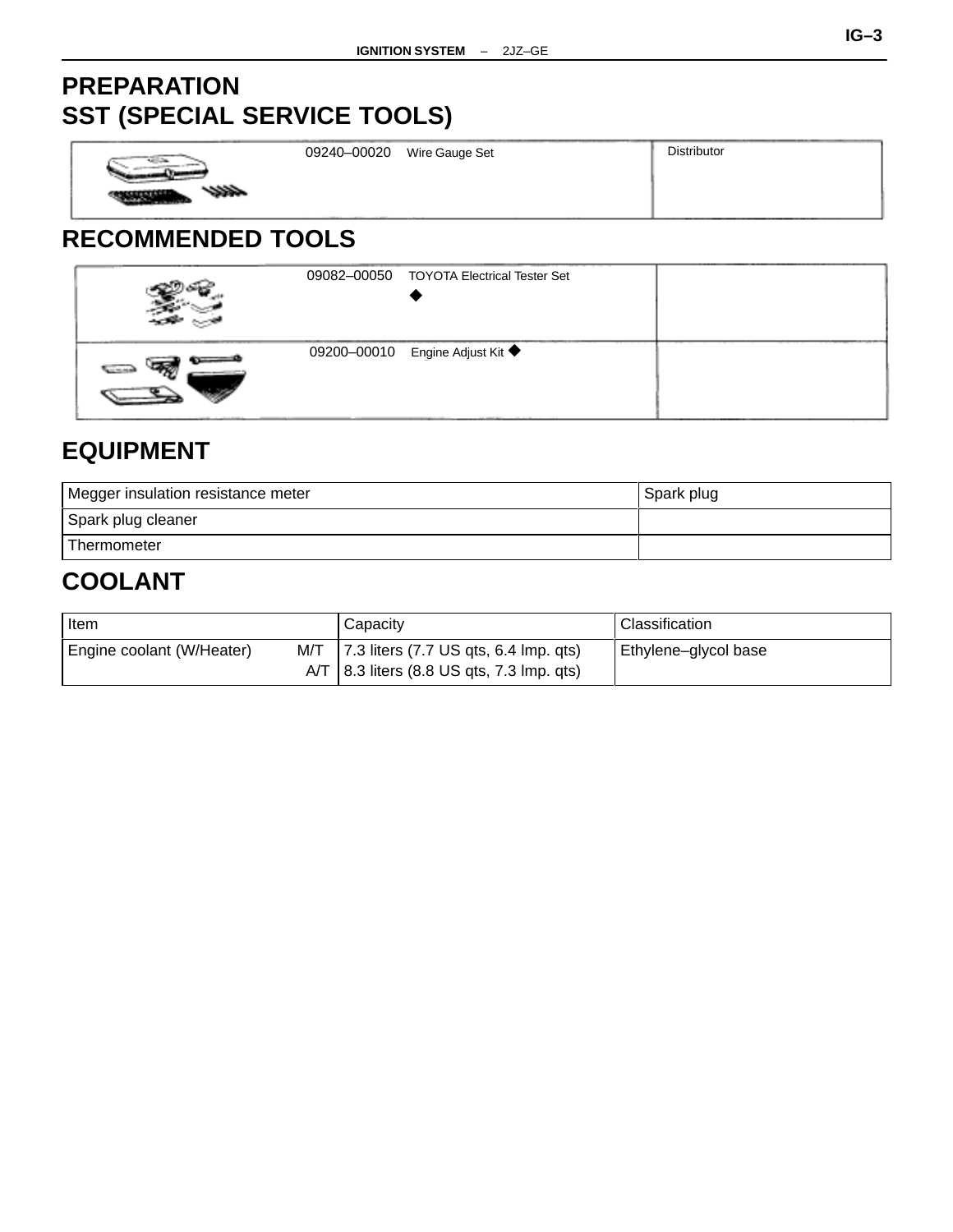<span id="page-3-0"></span>

# **ON–VEHICLE INSPECTION SPARK TEST**

### **CHECK THAT SPARK OCCURS**

- (a) Disconnect the high–tension cord (from the ignition coil) from the distributor cap.
- (b) Hold the end approx. 12.5 mm (0.50 in.) from the body ground.
- (c) See if spark occurs while engine is being cranked. HINT: To prevent gasoline from being injected from injectors during this test, crank the engine for no more than 1–2 seconds at time.

If the spark does not occur, do the test as follows:

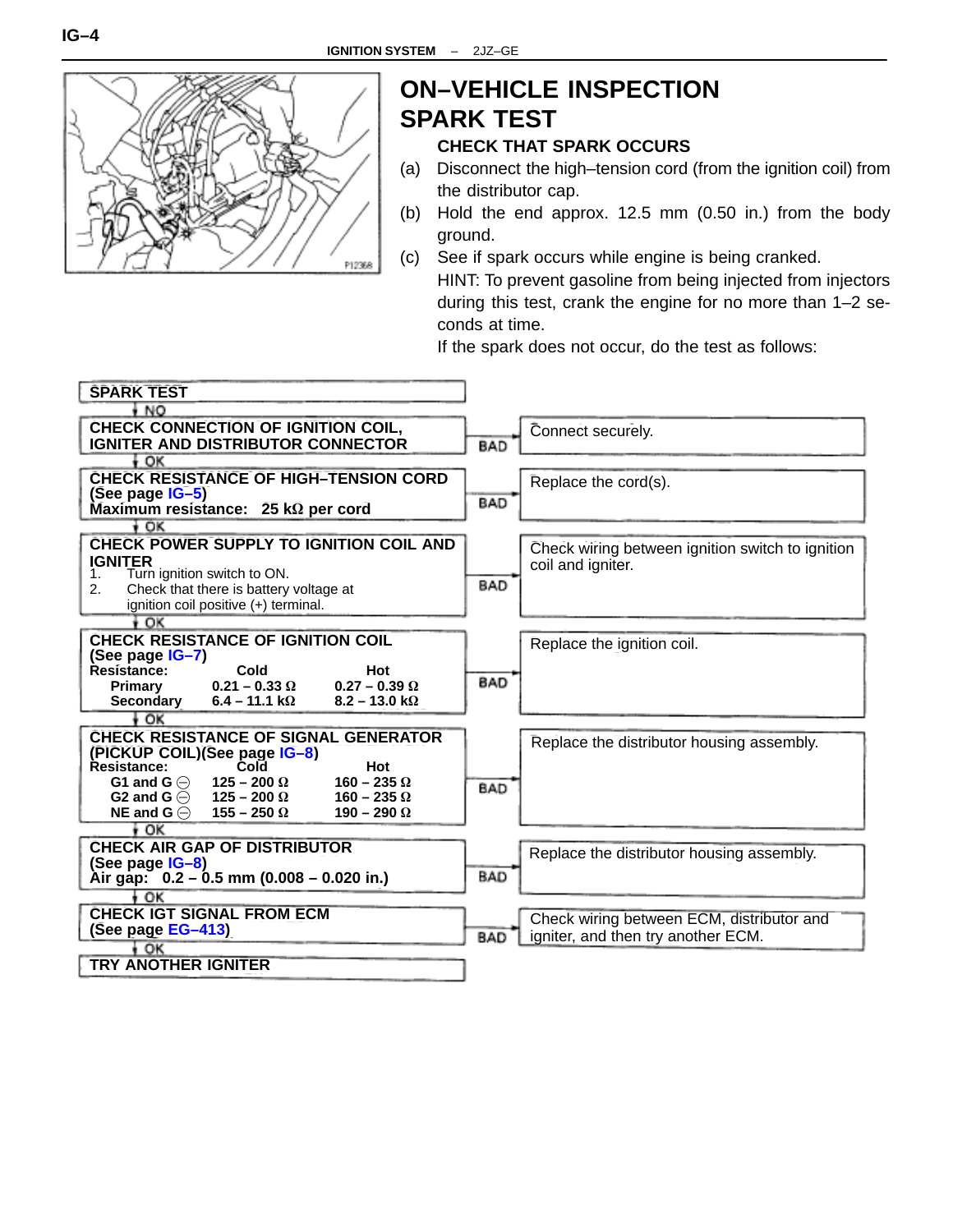<span id="page-4-0"></span>



# **HIGH–TENSION CORDS INSPECTION**

- **1. REMOVE THROTTLE BODY (See throttle body removal in SFI System)**
- **2. REMOVE NO.3 TIMING BELT COVER**
- **3. REMOVE CYLINDER HEAD REAR COVER**
- **4. DISCONNECT HIGH–TENSION CORDS FROM SPARK PLUGS AND IGNITION COIL**

Disconnect the high–tension cords at the rubber boot. Do not pull on the high–tension cords.

**NOTICE: Pulling on or bending the cords may damage the conductor inside.**

**5. REMOVE DISTRIBUTOR CAP WITHOUT DISCONNECTING HIGH–TENSION CORDS**

### **6. INSPECT HIGH–TENSION CORD RESISTANCE**

Using an ohmmeter, measure the resistance without disconnecting the distributor cap.

**Maximum resistance:**

 $25 k\Omega$  per cord

If the resistance is greater than maximum, check the terminals. If necessary, replace the high–tension cord and/or distributor cap.

- **7. REINSTALL DISTRIBUTOR CAP**
- **8. RECONNECT HIGH–TENSION CORDS TO SPARK PLUGS AND IGNITION COIL**
- **9. REINSTALL CYLINDER HEAD REAR COVER**
- **10. REINSTALL NO.3 TIMING BELT COVER**
- **11. REINSTALL THROTTLE BODY (See throttle body installation in SFI System)**

# **SPARK PLUGS INSPECTION**

### **NOTICE:**

- **Never use a wire brush for cleaning.**
- **Never attempt to adjust the electrode gap on used a spark plug.**
- **Spark plugs should be replaced every 100,000 km (60,000 miles).**
- **1. DISCONNECT HIGH–TENSION CORDS FROM SPARK PLUGS**

# **2. INSPECT ELECTRODE**

Using a megger (insulation resistance meter), measure the insulation resistance.

### **Standard correct insulation resistance:**

### **10 MΩ or more**

If the resistance is less than specified, proceed to step 7. HINT: If a megger is not available, the following simple method of inspection provides fairly accurate results.

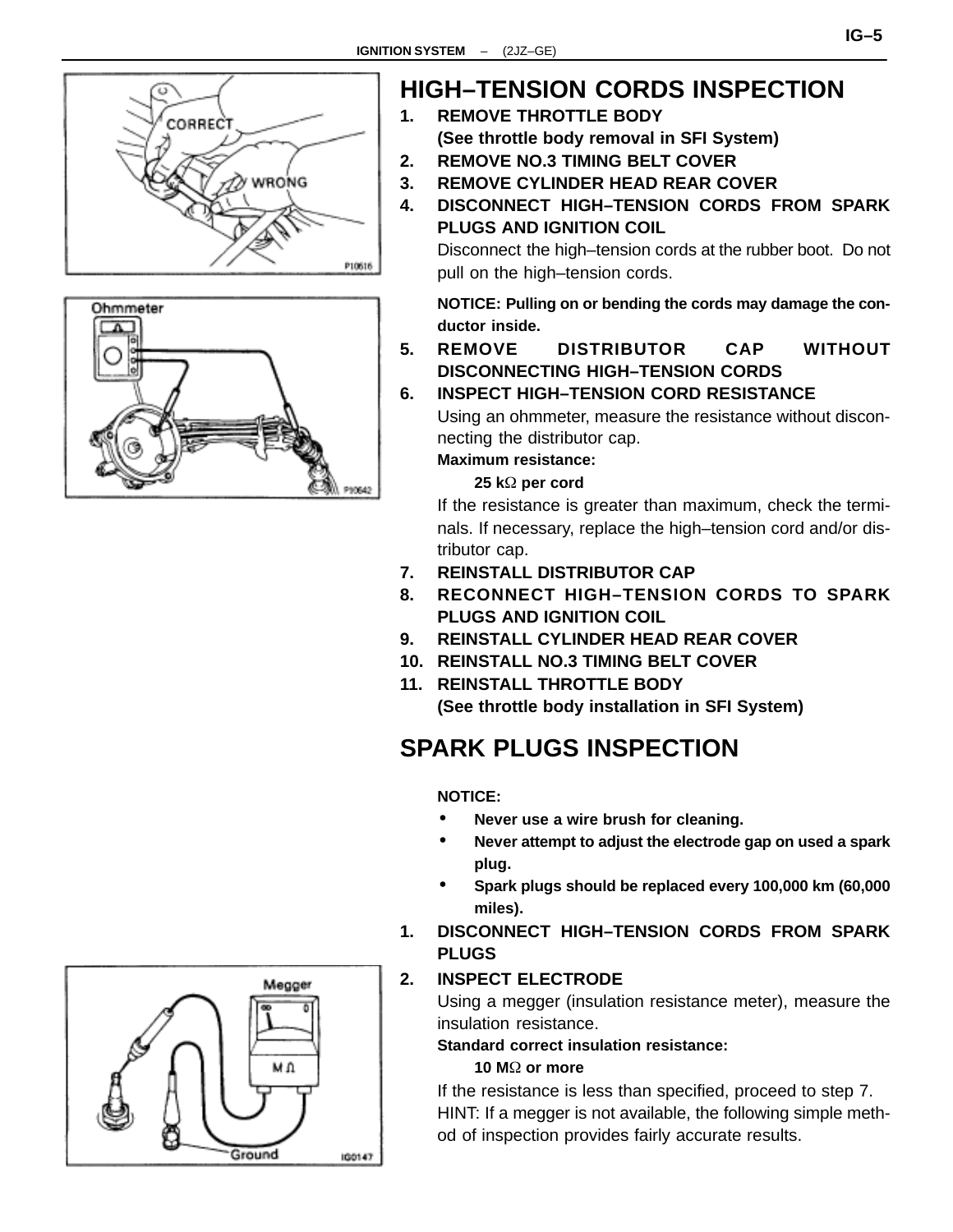

# 800917





### **Simple Method:**

- (a) Quickly race the engine 5 times to 4,000 rpm.
- (b) Remove the spark plug.
- (c) Visually check the spark plug. If the electrode is dry...OK If the electrode is wet...Proceed to step 4
- (d) Reinstall the spark plug.
- **3. REMOVE SPARK PLUGS**

Using a 16 mm plug wrench, remove the 6 spark plugs.

### **4. VISUALLY INSPECT SPARK PLUGS**

Check the spark plug for thread damage and insulator damage.

If abnormal, replace the spark plug.

**Recommended spark plug:**

**ND**

**PK16R11**

**NGK**

**BKR5EP11**

## **5. INSPECT ELECTRODE GAP**

**Maximum electrode gap for used spark plug:**

**1.3 mm (0.051 in.)**

If the gap is greater than maximum, replace the spark plug. **Correct electrode gap for new spark plug:**

**1.1 mm (0.043 in.)**

**NOTICE: If adjusting the gap of a new spark plug, bend only the base of the ground electrode. Do not touch the tip. Never attempt to adjust the gap on the used plug.**

### **6. CLEAN SPARK PLUGS**

If the electrode has traces of wet carbon, allow it to dry and then clean with a spark plug cleaner.

## **Air pressure:**

**Below 588 kPa (6 kgf**⋅**cm2, 85 psi)**

**Duration:**

### **20 seconds or less**

HINT: If there are traces of oil, remove it with gasoline before using the spark plug cleaner.

**7. REINSTALL SPARK PLUGS**

**Torque: 18 N**⋅**m (180 kgf**⋅**cm, 13 ft**⋅**lbf)**

**8. RECONNECT HIGH–TENSION CORDS TO SPARK PLUGS**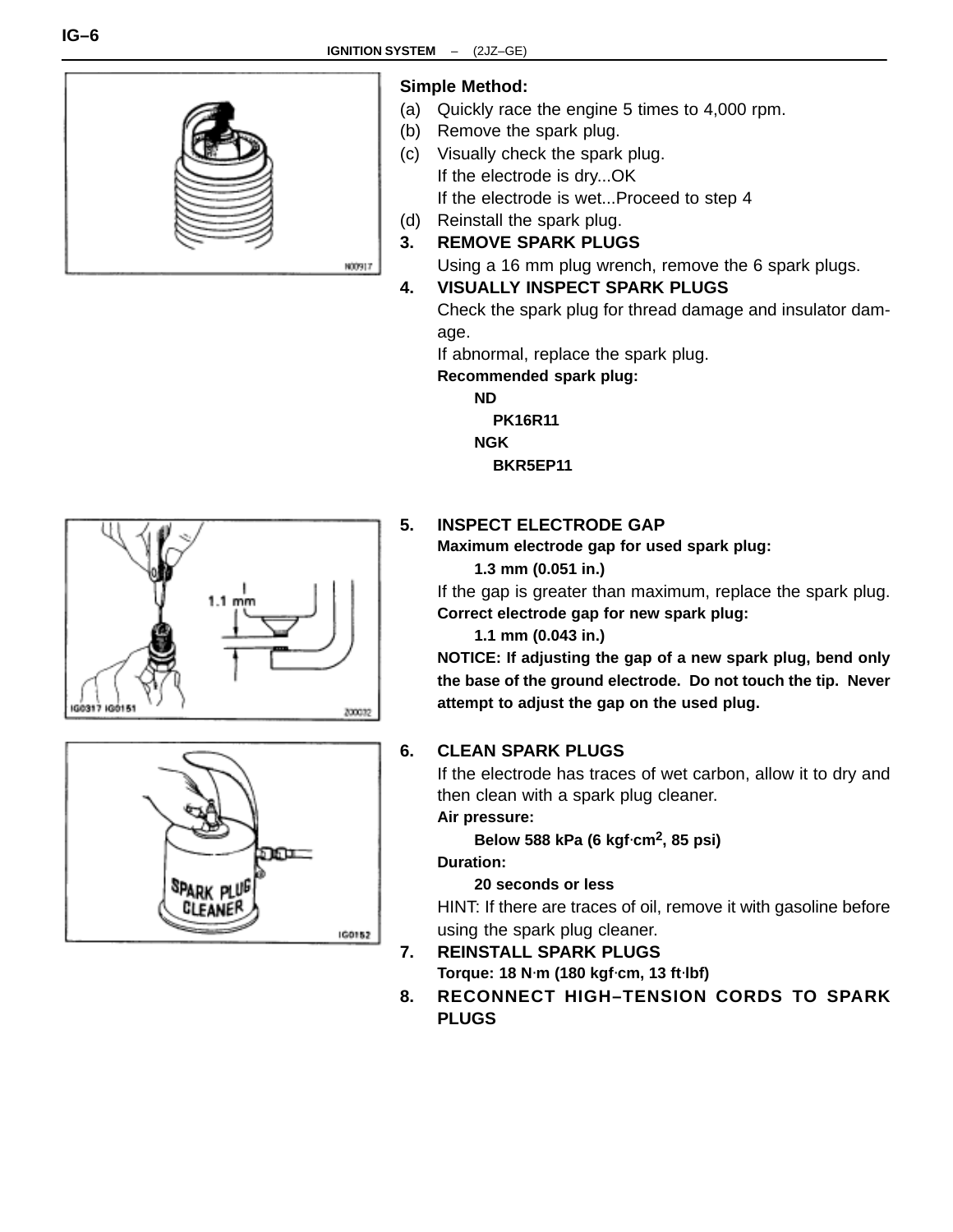# **IGNITION COIL INSPECTION**

**NOTICE: "Cold" and "Hot" in the following sentences express the temperature of the coils themselves. "Cold" is from–10**°**C (14**°**F) to 50**°**C (122**°**F) and "Hot" is from 50**°**C (122**°**F) to 100**°**C (212**°**F).**

- **1. DISCONNECT IGNITION COIL CONNECTOR**
- **2. DISCONNECT HIGH–TENSION CORD FROM IGNITION COIL**
- **3. INSPECT PRIMARY COIL RESISTANCE**

Using an ohmmeter, measure the resistance between the positive (+) and negative (–) terminals. **Primary coil resistance:**

**Cold:**

**0.36–0.55** 

**Hot:**

**0.45–0.65** 

If the resistance is not as specified, replace the ignition coil.

### **4. INSPECT SECONDARY COIL RESISTANCE**

Using an ohmmeter, measure the resistance between the positive (+) and high–tension terminals.

**Secondary coil resistance:**

**Cold: 9.0–15.4 k**

**Hot:**

**11.4–18.1 k**

If the resistance is not as specified, replace the ignition coil.

**5. RECONNECT HIGH–TENSION CORD TO IGNITION COIL**

**6. RECONNECT IGNITION COIL CONNECTOR**

# **DISTRIBUTOR INSPECTION**

**NOTICE: "Cold" and "Hot" in the following sentences express the temperature of the coils themselves. "Cold" is from–10**°**C (14**°**F) to 50**°**C (122**°**F) and "Hot" is from 50**° **C (122**°**F) to 100**°**C (212**°**F).**

- **1. REMOVE DISTRIBUTOR CAP WITHOUT DISCONNECTING HIGH–TENSION CORDS**
- **2. REMOVE ROTOR**

<span id="page-6-0"></span>

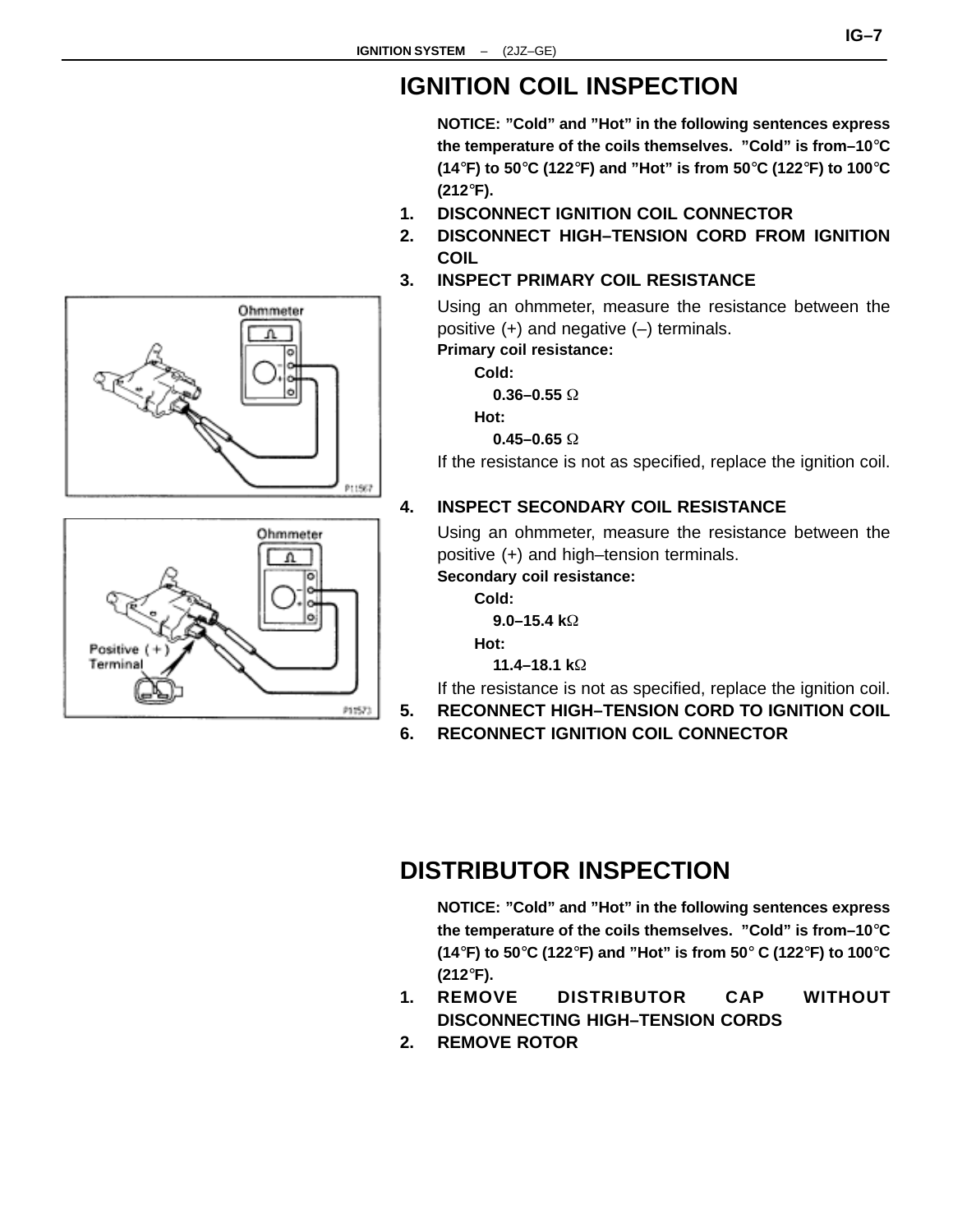<span id="page-7-0"></span>

### **3. INSPECT AIR GAP**

Using SST (G1 and G2 pickups) and a feeler gauge (NE pickup), measure the air gap between the signal rotor and pickup coil projection.

SST 09240–00020 for G1 and G2 pickups **Air gap:**

**0.2–0.5 mm (0.008–0.020 in.)**

If the air gap is not as specified, replace the distributor housing assembly.

### **4. DISCONNECT DISTRIBUTOR CONNECTOR**



**5. INSPECT SIGNAL GENERATOR (PICKUP COIL) RESISTANCE**

Using an ohmmeter, measure the resistance between terminals.

**Pickup coil resistance:**

**Cold**

**G1 and G 125 – 200 G2 and G 125 – 200 NE and G 155 – 250** 

**Hot**

**G1 and G**

 **160 – 235** 

```
G2 and G
```

```
 160 – 235
```
**NE and G**

```
 190 – 290
```
If the resistance is not as specified, replace the distributor housing assembly.

- **6. RECONNECT DISTRIBUTOR CONNECTOR**
- **7. REINSTALL ROTOR**
- **8. REINSTALL DISTRIBUTOR CAP**

# **IGNITER INSPECTION**

**(See procedure Spark Test on page [IG–4](#page-3-0))**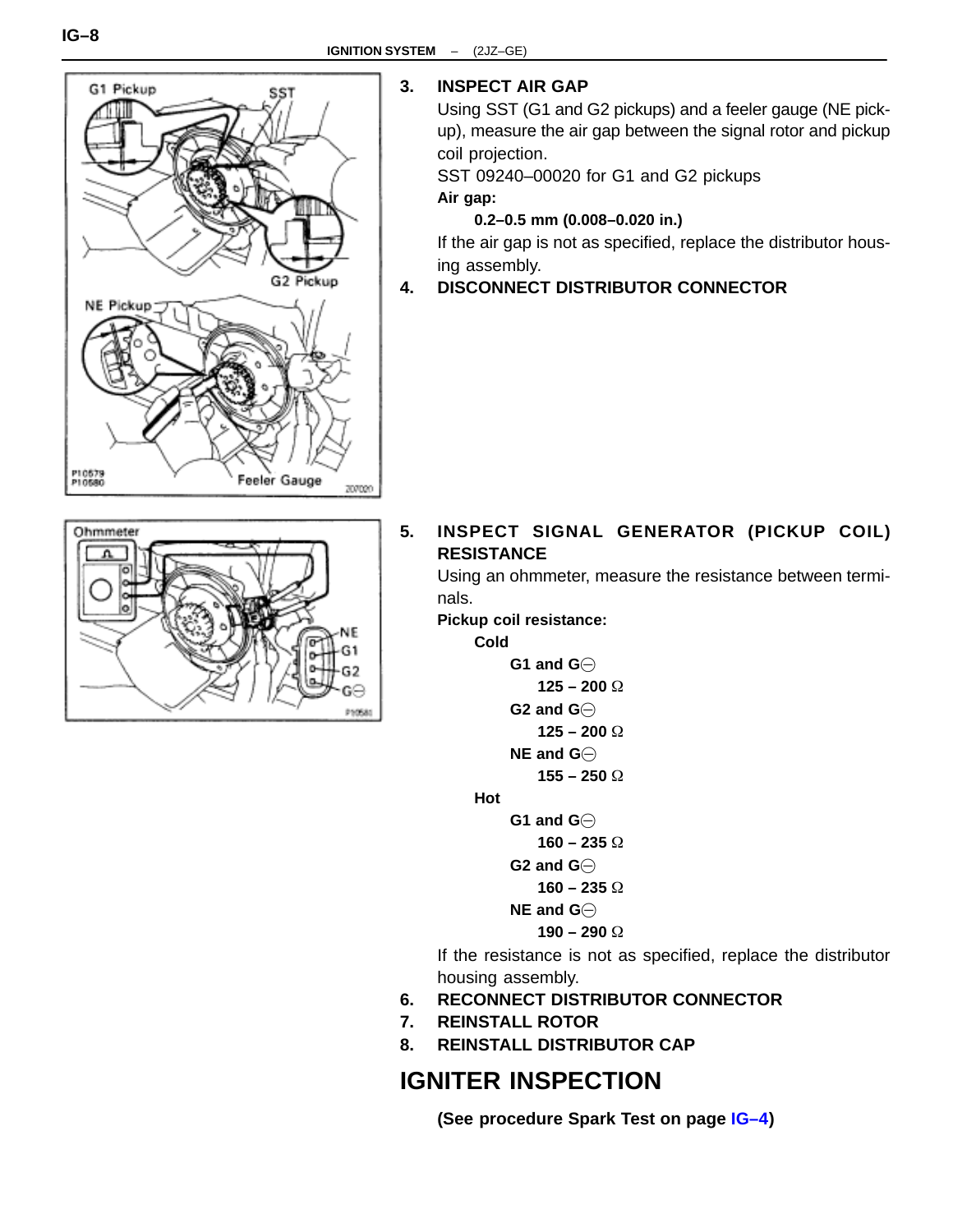# **HIGH–TENSION CORD AND CORD CLAMP COMPONENTS FOR REMOVAL AND INSTALLATION**

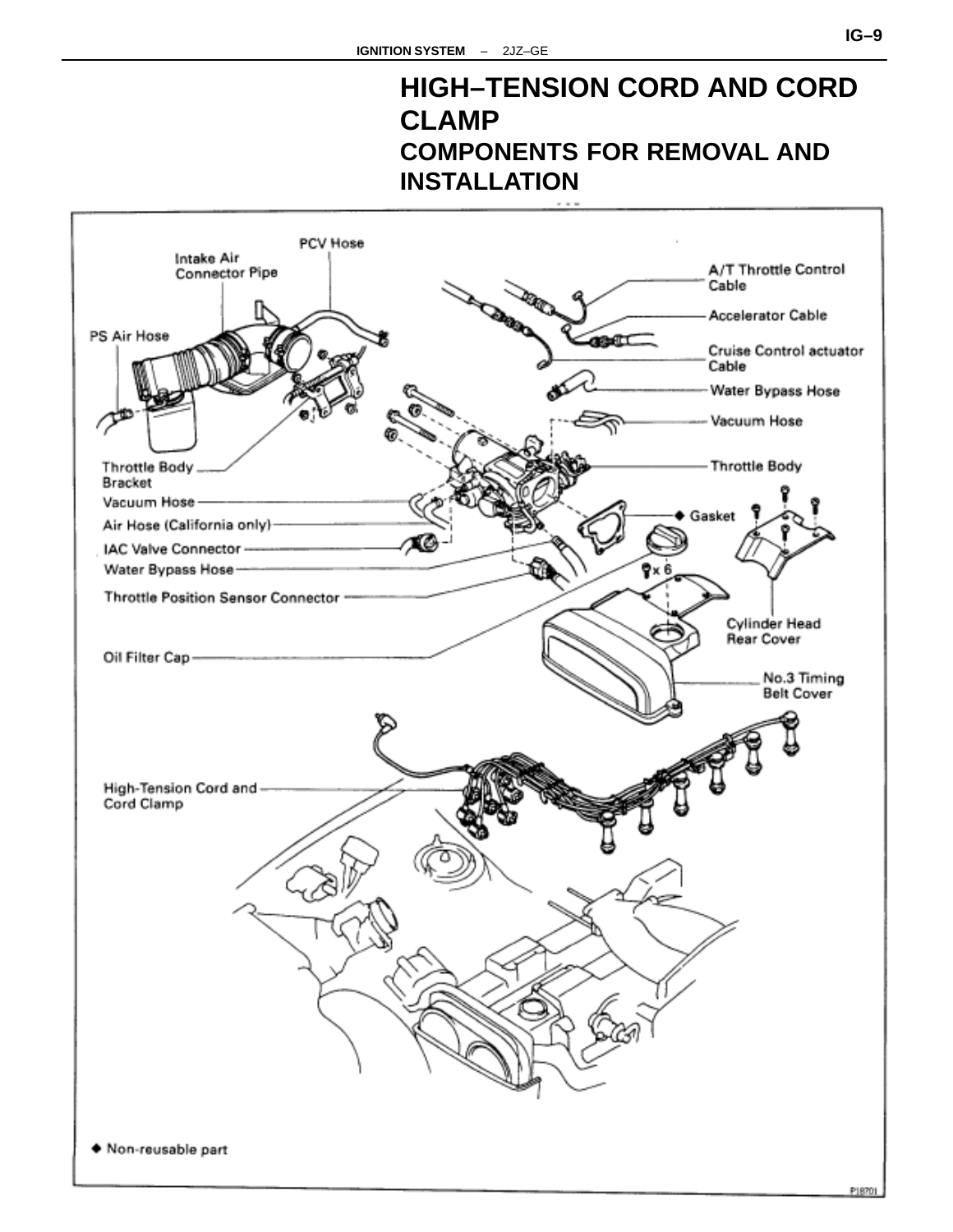



# **HIGH–TENSION CORDS AND CORD CLAMPS REMOVAL**

- **1. REMOVE THROTTLE BODY (See throttle body removal in SFI System)**
- **2. REMOVE NO.3 TIMING BELT COVER**
- (a) Remove the oil filler cap.
- (b) Using a 5 mm hexagon wrench, remove the 6 bolts and timing belt cover.

### **3. REMOVE CYLINDER HEAD REAR COVER**

Using a 5 mm hexagon wrench, remove the 4 bolts and rear cover.

- P10839
- **4. REMOVE HIGH–TENSION CORDS AND CORD CLAMPS ASSEMBLY**
- (a) Disconnect the 2 high–tension cord clamps from the claws of the No.3 cylinder head cover.
- (b) Remove the bolt holding the high–tension cord clamp to No.2 cylinder head cover.
- (c) Disconnect the high–tension cords from the distributor and ignition coil.
	- Using a screwdriver, lift up the lock claw and disconnect the holder from the distributor (ignition coil).





• Disconnect the high–tension cord at the grommet. Do not pull on the cord.

**NOTICE: Pulling on or bending the cords may damage the conductor inside.**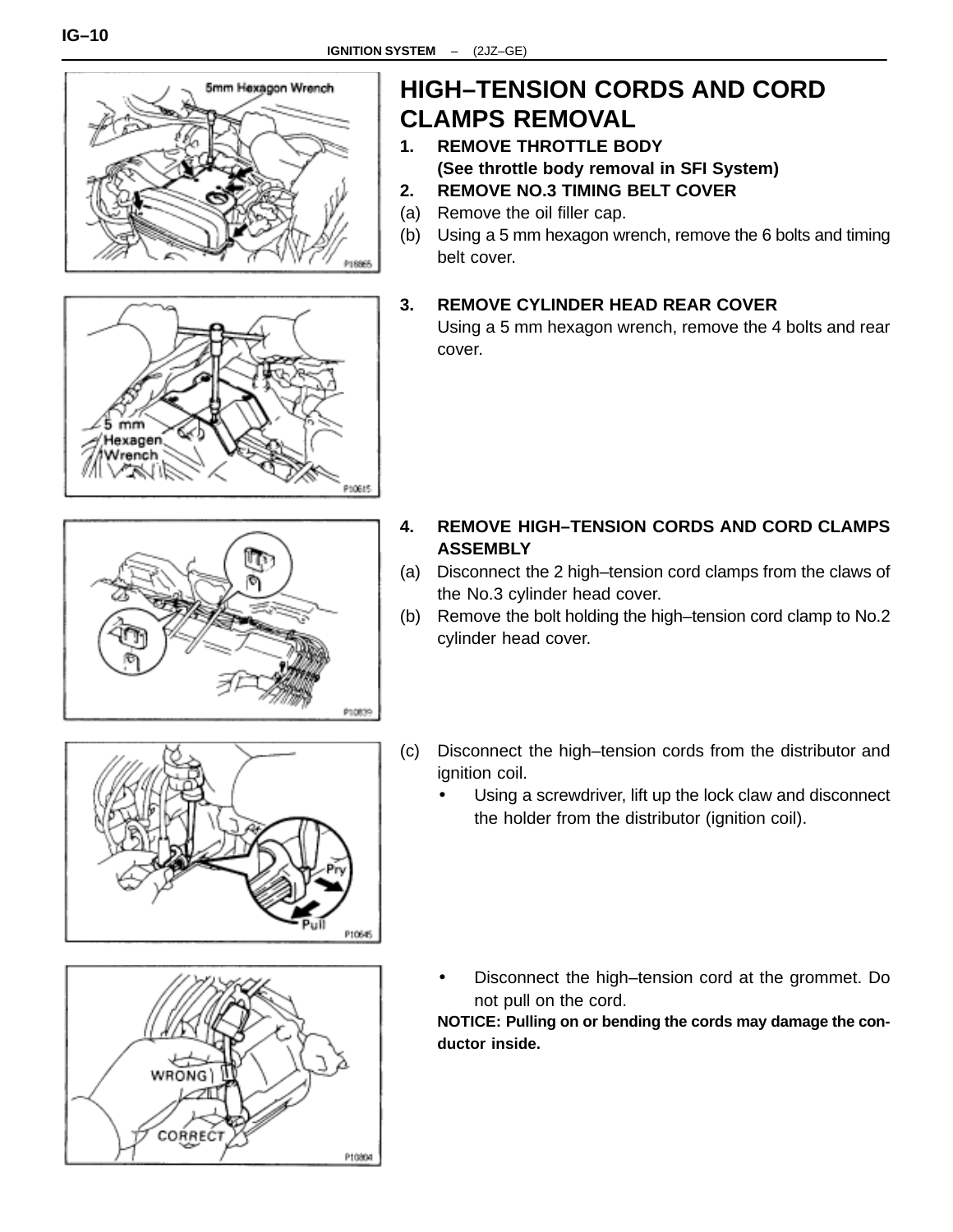

(d) Disconnect the high–tension cords from the spark plugs. Disconnect the high–tension cords at the rubber boot. Do not pull on the cords.

**NOTICE: Pulling on or bending the cords may damage the conductor inside.**

(e) Remove the 7 high–tension cords and 8 cord clamps assembly.

### **5. REMOVE CORD CLAMPS FROM HIGH–TENSION CORDS**





# **HIGH–TENSION CORDS AND CORD CLAMPS INSTALLATION**

- **1. INSTALL HIGH–TENSION CORDS**
- (a) Connect the high–tension cords to the spark plugs.
	- Face the cord of the high–tension cord as shown in the illustration.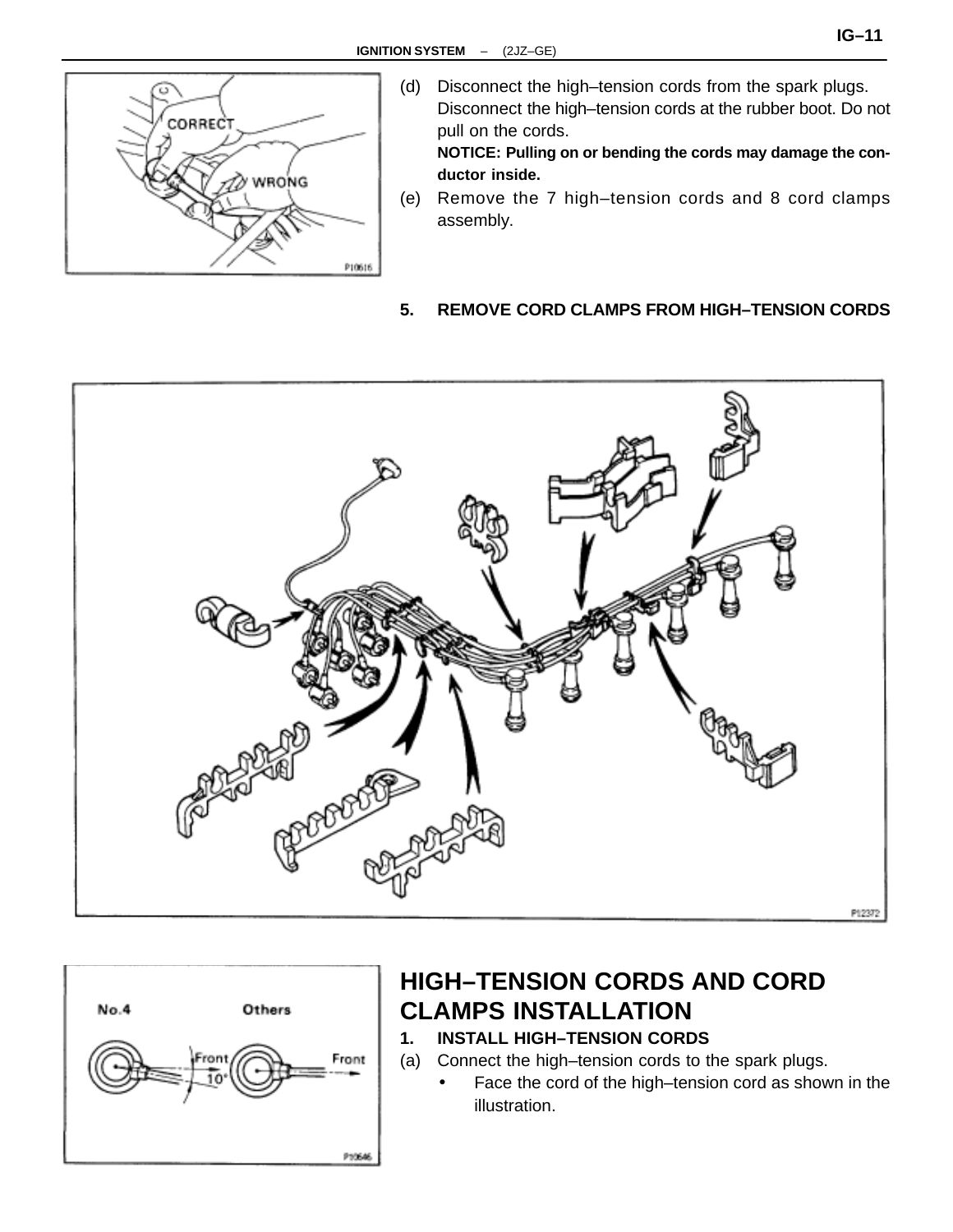

Fit the high–tension cord by pushing the center and its outer ring.



- (b) Connect the high–tension cords to the distributor and ignition coil.
	- Align the spline of the distributor (ignition coil) with the spline groove of the holder.

- P10648
- Push in the holder together with the grommet until the claw of the holder locks securely.



**NOTICE: Check that holder is correctly installed to the grommet and distributor (ignition coil) as shown in the illustration.**

- Pull P10649
- Check that the lock claw of the holder is engaged by lightly pulling the holder.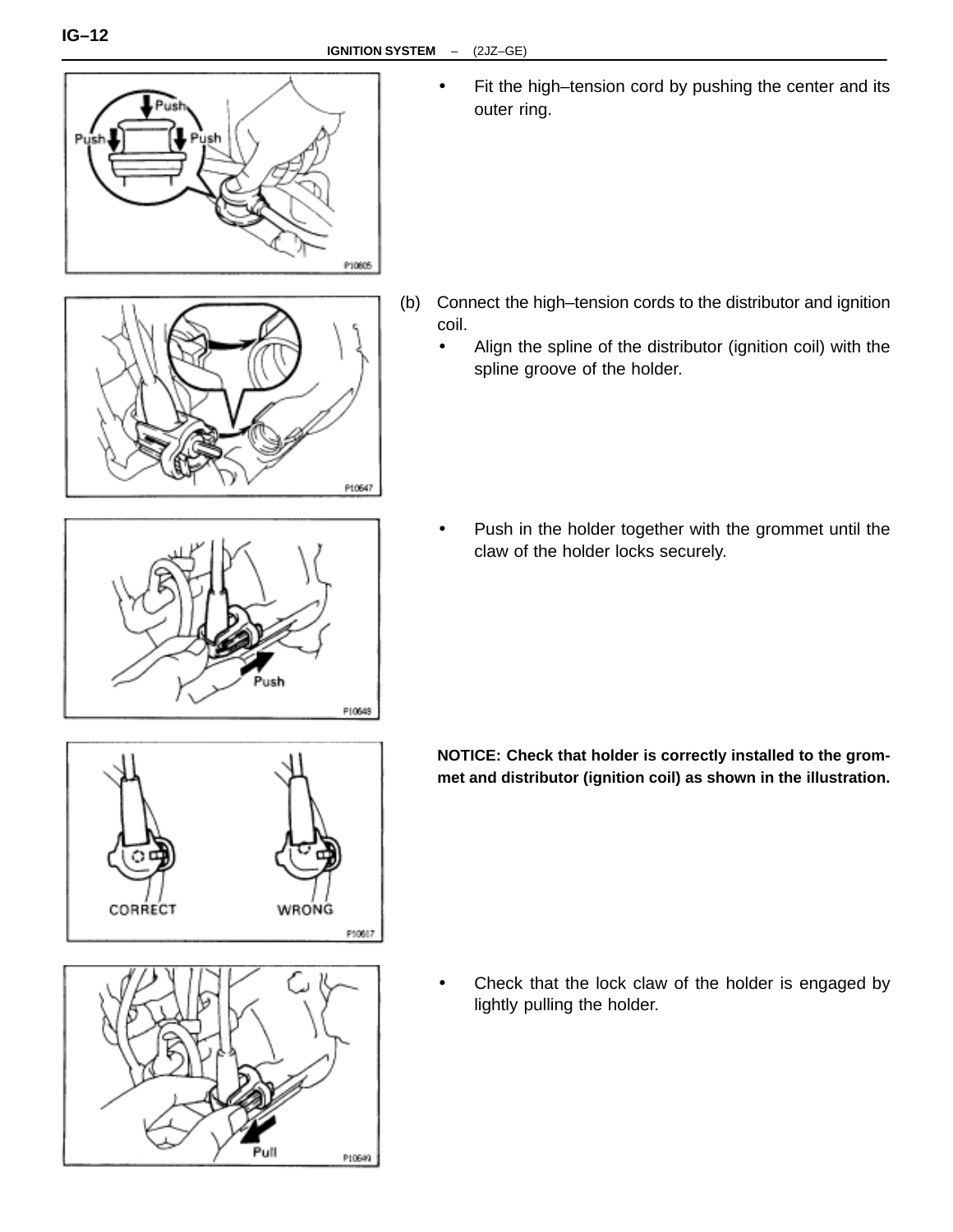

- **2. INSTALL CYLINDER HEAD REAR COVER**
- **3. INSTALL NO.3 TIMING BELT COVER**
- **4. INSTALL THROTTLE BODY ASSEMBLY (See throttle body installation in SFI System)**
- **5. FILL WITH ENGINE COOLANT**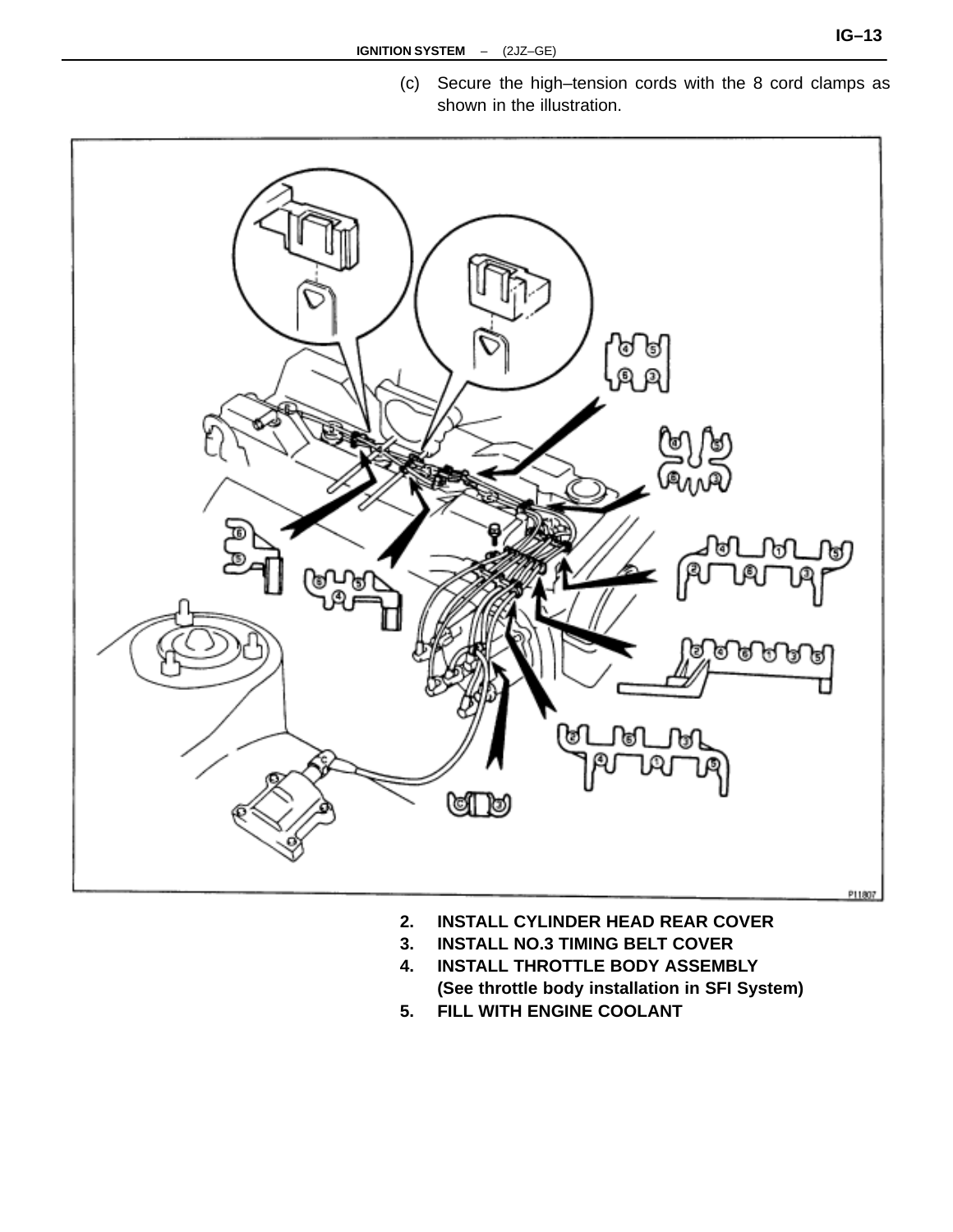# **DISTRIBUTOR COMPONENTS FOR REMOVAL AND INSTALLATION**







# **DISTRIBUTOR REMOVAL**

- **1. DISCONNECT DISTRIBUTOR CONNECTOR**
- **2. DISCONNECT HIGH–TENSION CORDS FROM DISTRIBUTOR**

Disconnect the 7 high–tension cords from the distributor. **NOTICE: Pulling on or bending the cords may damage the conductor inside.**

- **3. REMOVE DISTRIBUTOR**
- (a) Remove the nut.
- (b) Pull out the distributor.
- (c) Remove the O–ring from the distributor housing.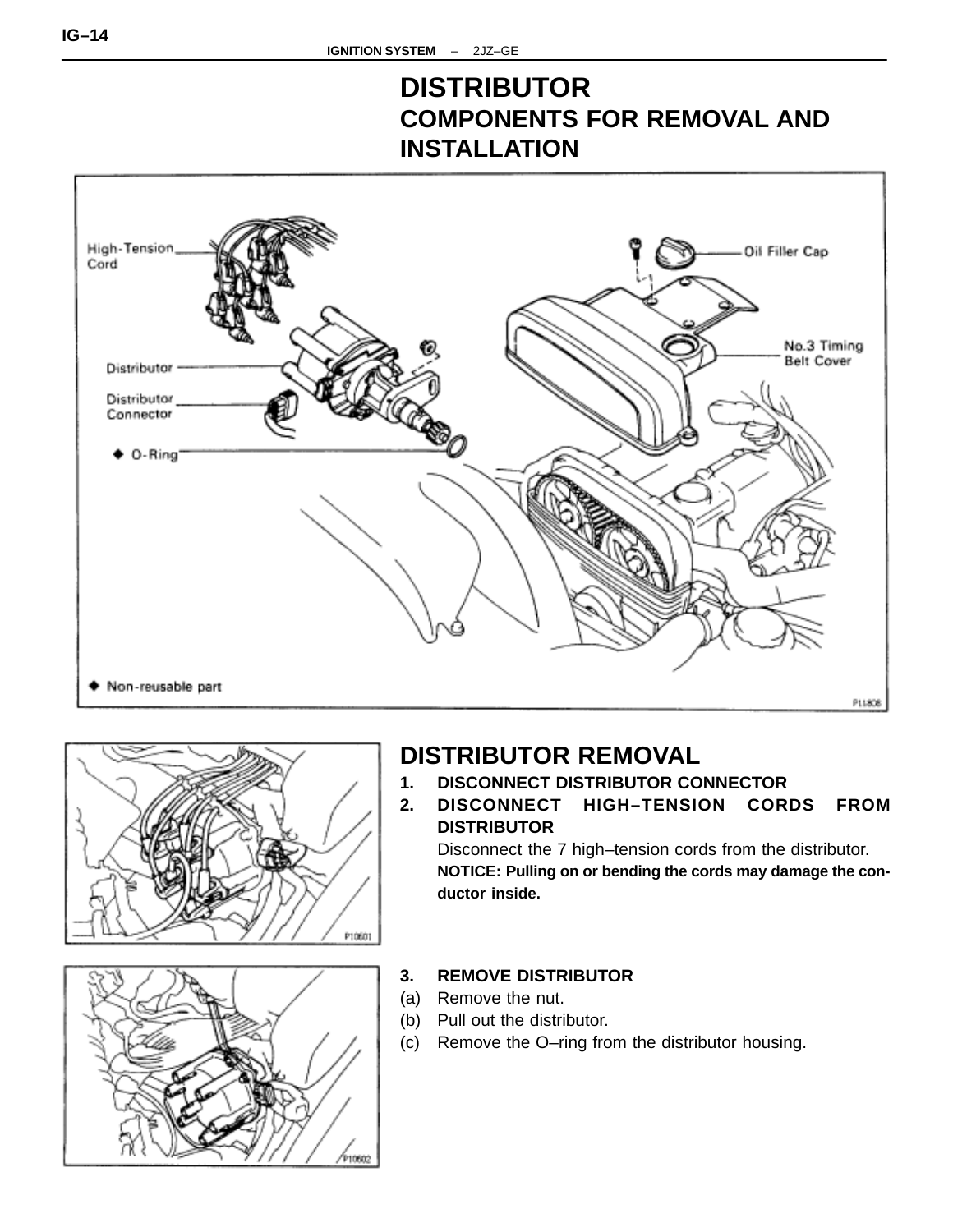



# **DISTRIBUTOR DISASSEMBLY**

**Assembly is in the reverse order of disassembly. 1. REMOVE HEAT INSULATOR**

Remove the 3 screws and heat insulator.



### **2. REMOVE DISTRIBUTOR CAP** Loosen the 3 bolts, and remove the distributor cap and O– ring. ASSEMBLY HINT: Use a new O–ring.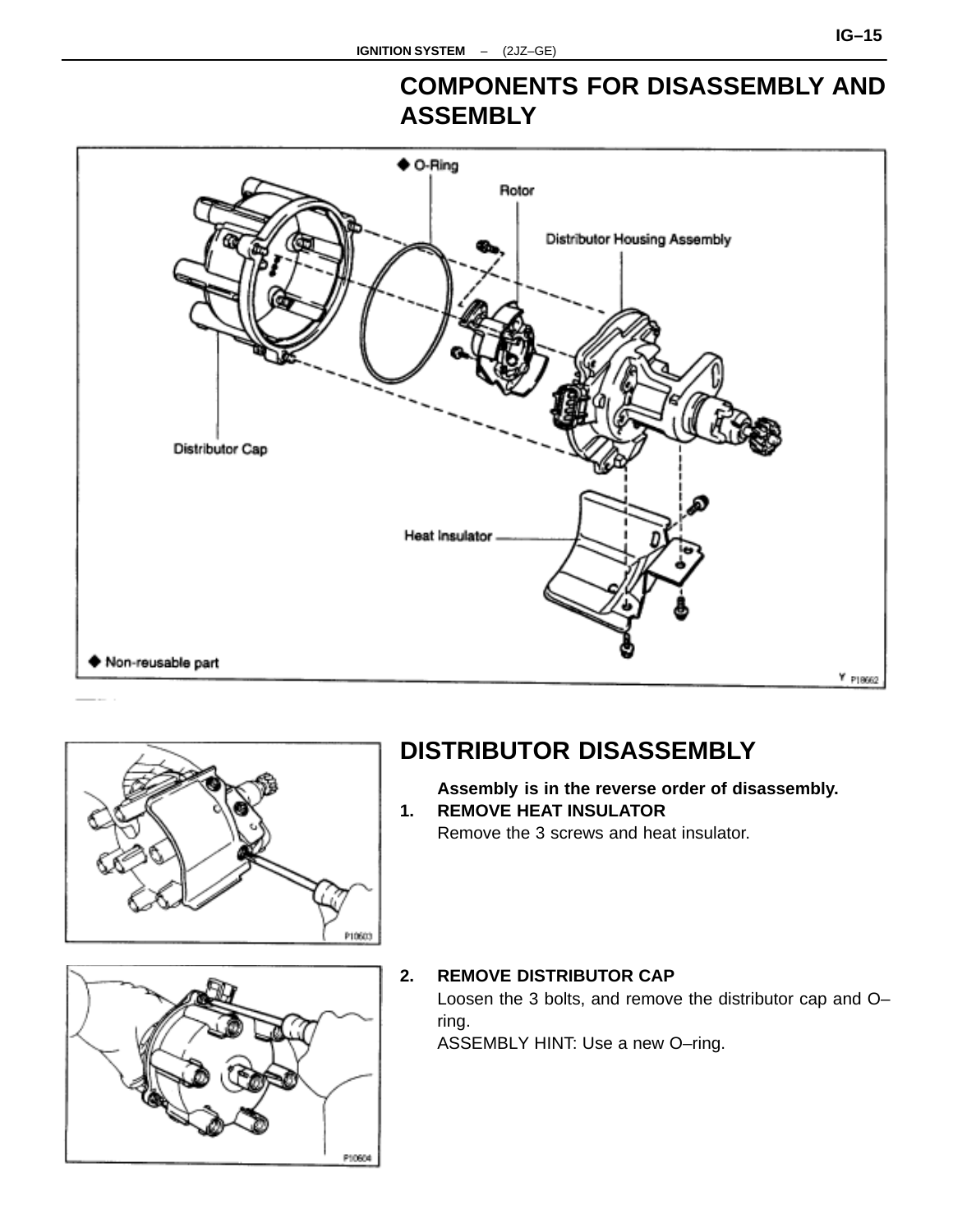

### **3. REMOVE ROTOR**

Remove the 2 screws and rotor.



ASSEMBLY HINT: Align the hollow of the signal rotor with the protrusion of the rotor.



# **DISTRIBUTOR INSPECTION**

### **INSPECT SHAFT**

Turn the shaft and check that it is not rough or worn. If it feels rough or worn, replace the distributor housing assembly.



# **DISTRIBUTOR INSTALLATION**

- **1. REMOVE NO.3 TIMING BELT COVER**
- (a) Remove the oil filler cap.
- (b) Using a 5 mm hexagon wrench, remove the 6 bolts and timing belt cover.



### **2. SET NO.1 CYLINDER TO TDC/COMPRESSION**

(a) Turn the crankshaft pulley, and align its groove with timing mark "O" of the No.1 timing belt cover.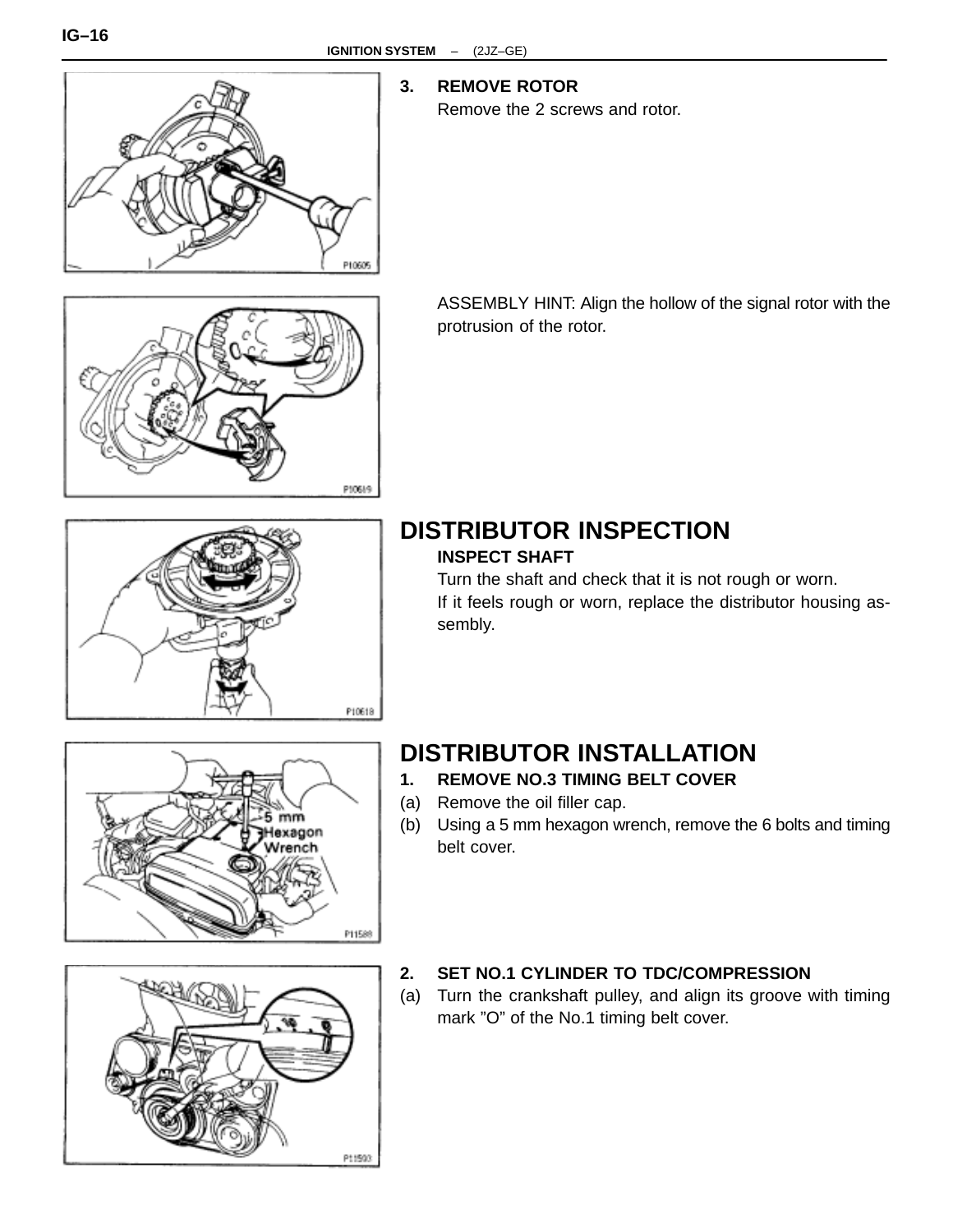

(b) Check that the timing marks of the camshaft timing pulleys and No.4 timing belt cover are aligned.

If not, turn the crankshaft 1 revolution (360°) and align the mark as above.



### **3. INSTALL DISTRIBUTOR**

- (a) Install a new O–ring to the distributor housing.
- (b) Apply a light coat of engine oil on the O–ring.
- (c) Align the marks of the drive gear and distributor housing.
- (d) Insert the distributor, aligning the protrusion of the flange with that of the stud bolt on the cylinder head.
- (e) Install the distributor with the nut. Lightly tighten the nut.
- **4. REINSTALL NO.3 TIMING BELT COVER**
- **5. CONNECT HIGH–TENSION CORDS TO DISTRIBUTOR** Connect the 7 high–tension cords to the distributor. **Firing order:**

$$
1 - 5 - 3 - 6 - 2 - 4
$$

- **6. CONNECT DISTRIBUTOR CONNECTOR**
- **7. ADJST IGNITION TIMING (See ignition timing inspection and adjustment)**